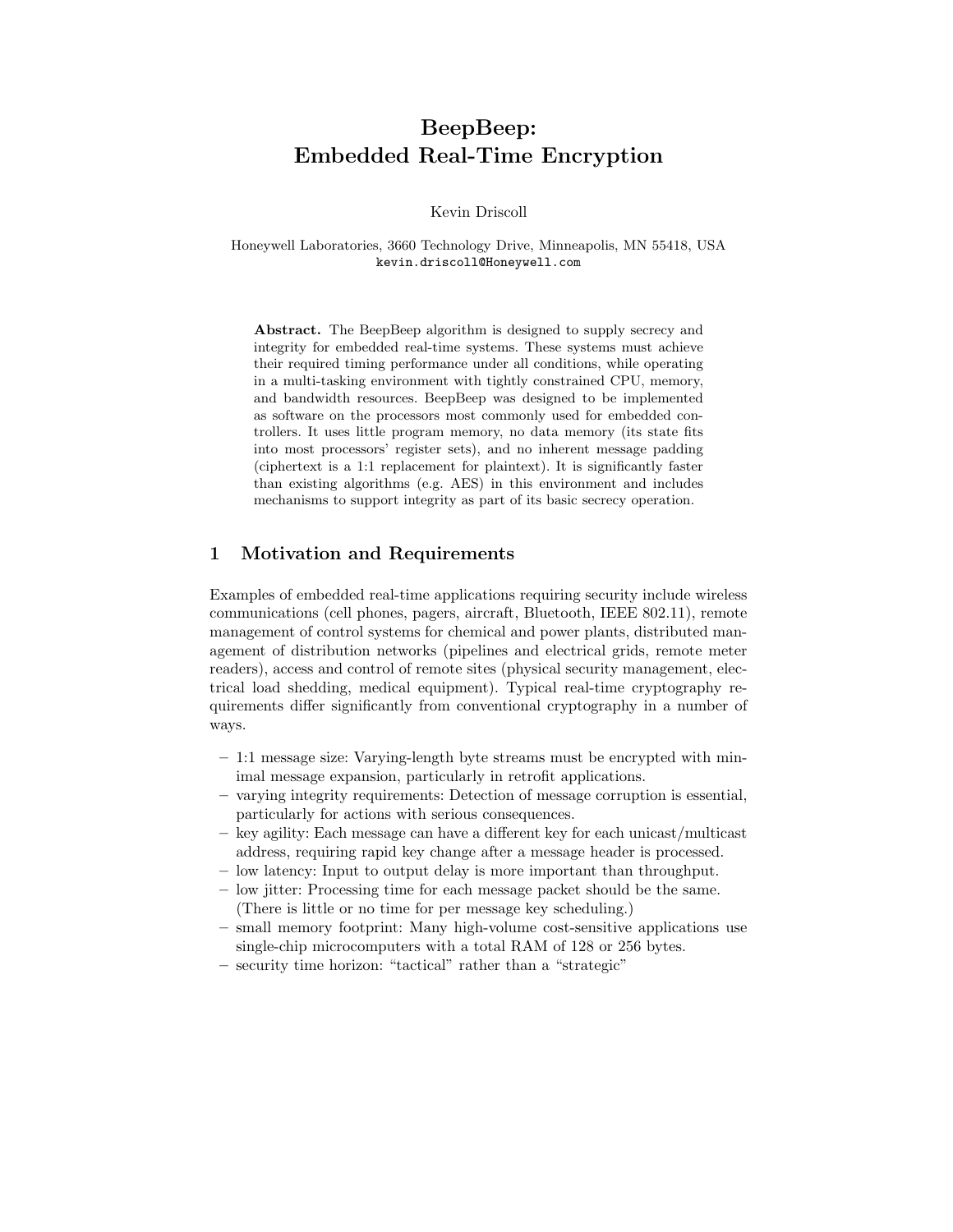– compatibility: Embedded systems tend to be closed communities, with little need to be compatible with the rest of the world

A search of existing cryptographic algorithms failed to find any that met these requirements. The algorithms' problems include large latency and slow speed (particularly for the small messages typical of real-time systems), large data structures, expansion of messages, and significant cost to switch keys in RAM-constrained implementations.

## 1.1 Deadlines

Real-time cryptography must live within deadlines, typically that repeat with fixed periodicity. Overstepping the deadline frequently is not possible. Only worst-case execution times factor are important; average performance better than worst-case has limited utility. Missed deadlines can cause catastrophic failures in safety critical systems. Most real-time systems are heavily multi-tasked and the time slices allocated to a cryptographic task may be very small.

## 1.2 Context Switching and State Size

The heavily multi-tasked and interrupt-driven nature of real-time systems, coupled with their tight latency requirements, means that such systems do a lot of context switching. Frequent switching reduces the utility of modern processor cache technology, and can even lead to counter-productive cache thrashing. Indeed, partly for this reason, microprocessors used in real-time systems often have no data cache.

A real-time cryptographic algorithm should be designed to minimize memory access penalties. Ideally, the crypto state of the algorithm should fit within the register set of the target CPUs. But, small 8-bit and 16-bit microcomputers often do not have enough register space to hold the minimum crypto state needed to be secure.

Given the general trend of real-time controllers increasing their word size to 32 bits and with most 32-bit controllers' register sets having sufficient size, it makes sense to size an encryption algorithm's state to fit into as many of the 32-bit microcomputers' register sets as possible and be resigned to the fact that smaller processors will have store part of its state in RAM.

A survey of 32-bit CPUs found that most have at least seven 32-bit registers available to hold crypto state data, when leaving enough other registers to hold the rest of algorithm's state and temporary values. The non-ignorable exception is the Intel x86 family. For the x86 family, use of MMX registers, or of a single on-chip cache line, can provide the same storage. Overall, then, an algorithm's crypto state should not exceed the magical number seven<sup>1</sup> 32-bit words.

<sup>&</sup>lt;sup>1</sup> With apologies to Miller<sup>[8]</sup>.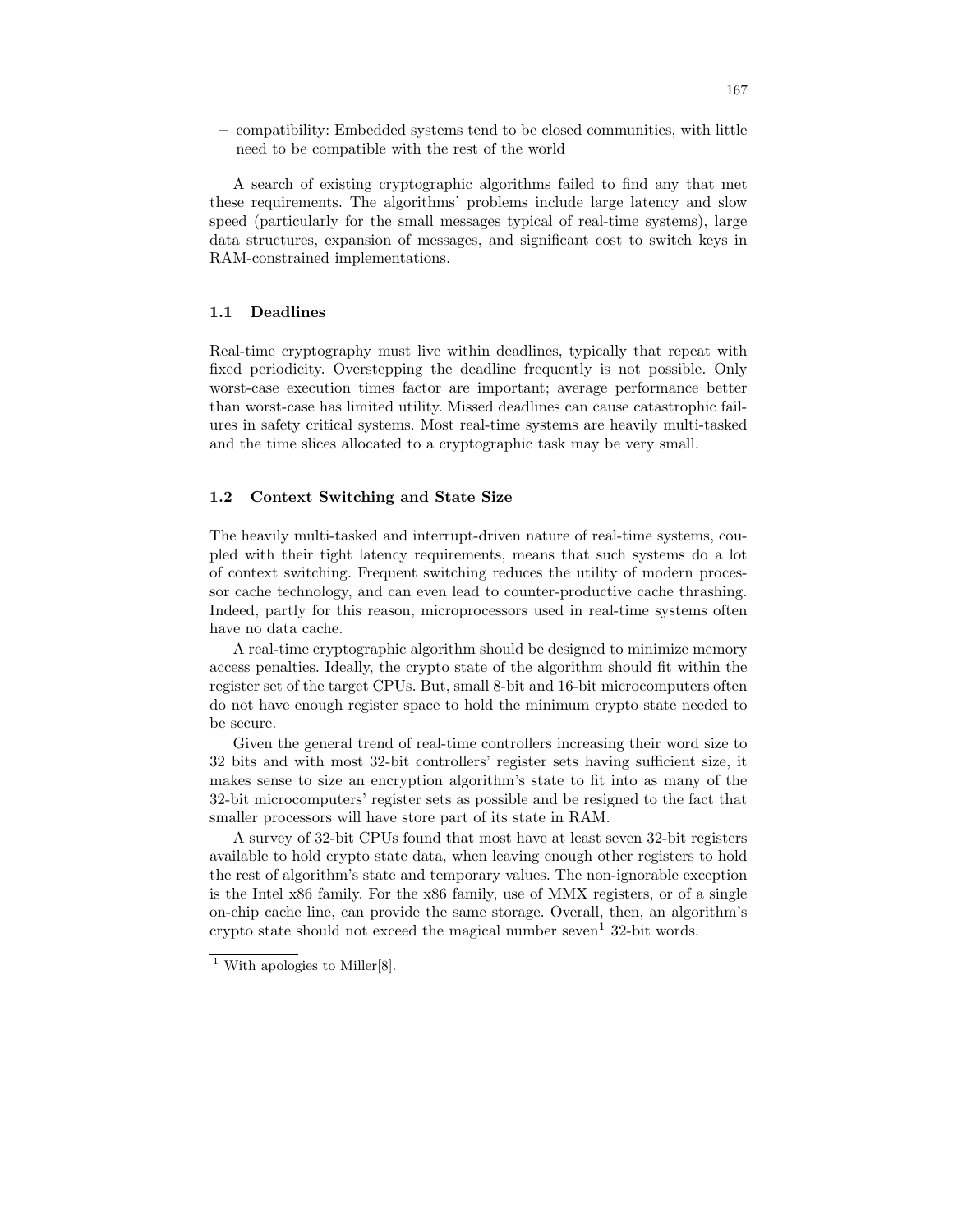#### 1.3 Message Size

Most real-time communication products are designed to minimize energy use, size, weight and cost, while providing an acceptable bit error or message loss rate. When cryptographically-based communications security is included in these products, either as a new design or a retrofit, there is seldom an available budget for cryptographic overhead. Instead, every increase in message size leads to a decrease in the functionality for which the product was purchased.

In some retrofit applications, where correctness of system communications behavior has previously been certified, changes in system timing due to cryptographic expansion of messages is not tolerable. In other networks, where users pay by the byte (e.g., with aircraft or LEO satellites), cryptographic expansion impacts profitability.

All of these situations create a need to minimize message growth due to cryptography. This need is amplified by the very short message sizes of many real-time systems, frequently on the order of 10 bytes, where even small permessage overhead due to cryptography can be a large burden.

For all of the just-stated reasons, a major goal of a real-time cryptographic algorithm design is to minimize or eliminate message expansion. This requirement eliminates the use of block cipher modes such as ECB, which round messages up to the next block size; the chosen cipher must either be a stream cipher, or a block cipher used in a stream cipher mode. The former is typically more efficient.

Stream ciphers also have communications overhead, in the form of an initialization vector (IV). Luckily, most real time communication messages are individually identified through extrinsic or intrinsic means which can be used as the IV without creating any additional overhead.

## 1.4 Security

Secrecy Most real-time communications have a need for short-term secrecy, to deny an attacker knowledge of current control system state. The need for long-term secrecy in such systems is infrequent, but it does exist. Information of major economic value, such as trade secret process parameters or inventory levels of arbitrage-able commodities, requires long-term secrecy. Such secrecy can always be provided by super-encryption of the information at risk, though this is undesirable. Ideally, a single cipher should meet both short-term and long-term secrecy needs.

Authentication and Integrity Real-time systems usually need to prevent message forgeries and unauthorized message modification. Corrupt control messages can cause disasters directly. Corrupt reports of current state can lead to disasters indirectly. Authentication and integrity can be supported by including predictable values in the (extended) plaintext message. The classical way of doing this is by appending a cryptographic hash of the plaintext to the message. A less computationally costly alternative is possible when the cipher provides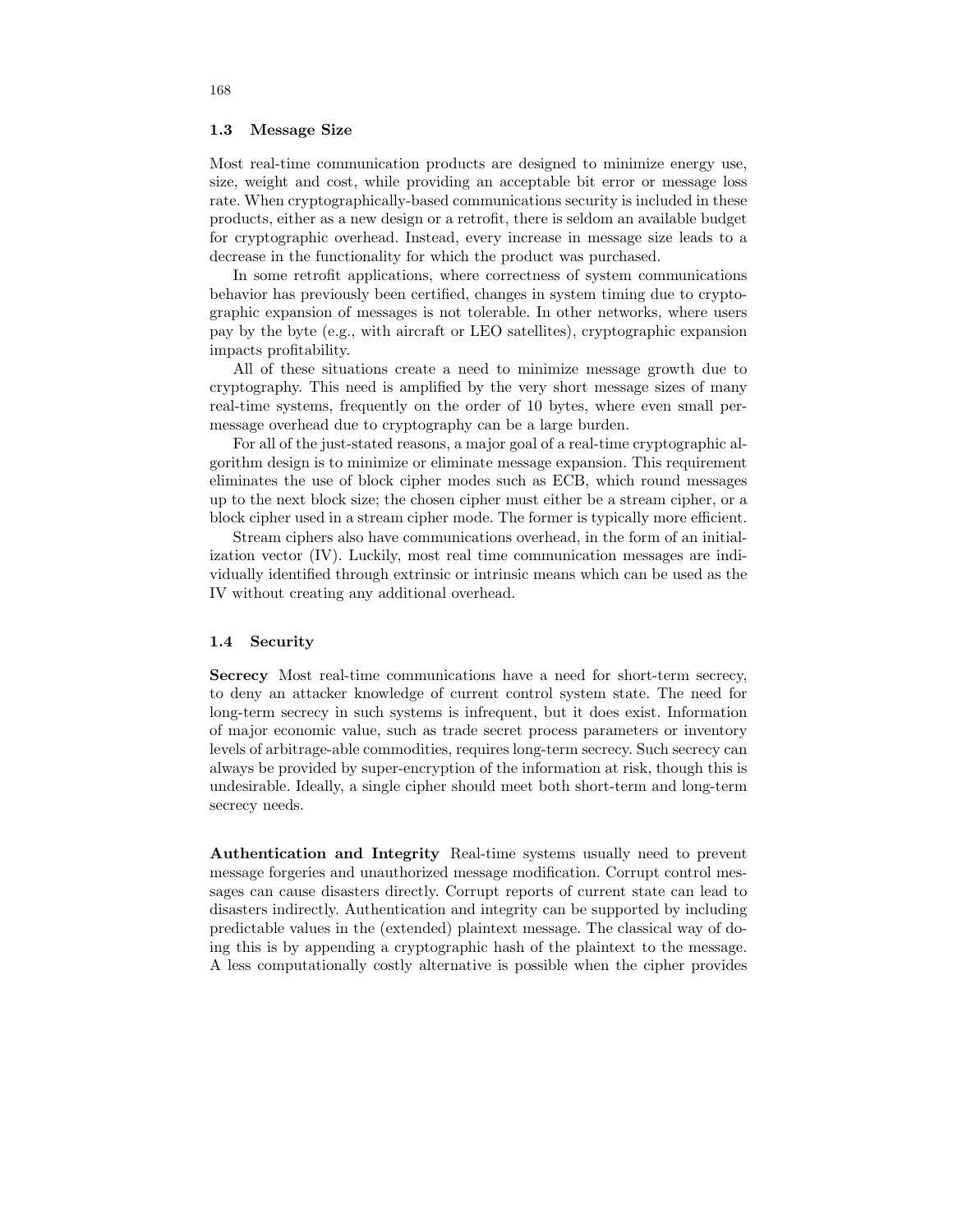suitable feedback of the plaintext (or a derivative text) into subsequent ciphertext, eventually affecting an expected value at the end of the message. In many real-time systems, particularly those involving retrofit or rollover, existing frame check data can be included in the encryption as the predictable postfix integrity value. This can reduce or eliminate message size expansion.

Existing real-time systems often can add cryptography only as new "lump in the cable" hardware. Coupled with latency restrictions, this requires on-the-fly cryptography – secrecy and integrity have to be done in one pass.

Where on-the-fly cryptography isn't needed, a second encryption pass over the message with a different starting point and/or direction, can distribute an integrity check over the entire message. This permits all predictable values within the plaintext to be used for integrity without regard to their location, including data that can do double duty as an IV as well integrity checking.

Real-time systems typically are autonomous and do not accept for encryption and transmission messages from untrusted sources. This precludes many "oracle" and related types of attack.

#### 1.5 Asset Exploitation

Embedded real-time cryptography is a struggle of economics, in which the goal is to make an adversary incur more cost than the effort is worth while not imposing prohibitive cost on authorized users. A design should attempt to include assets which are already available to authorized users in a way that prevents an adversary from exploiting alternate technologies to gain an advantage. The greatest perceived threat is the conversion of a weakness in an algorithm into a workable break by using custom integrated circuit (ICs) or field programmable gate arrays (FPGAs) to greatly speed up trial decodes.[4][1] This suggests a design goal for the algorithm to include elements which are cheap or free when implemented in software on real-time controllers but are expensive to implement in ICs or FPGAs. The latter expense is primarily "silicon area" in terms of gates and routing. This goal can be accomplished by incorporating in the algorithm the use of hardware elements which exist in most real-time control CPUs and require a large number of gates and/or routing. The most obvious big consumer of "silicon" in a CPU is memory (including caches). For reasons given above, memory assets for data storage cannot be cheaply exploited. The next largest silicon element is a fast multiplier. CPUs in real-time controllers have 32-bit arithmetic units, including a multiplier. The multiply speed has been getting faster in each generation of CPUs. This trend is expected to continue.

# 2 BeepBeep Description

BeepBeep is a new algorithm designed specifically to meet the above requirements. Its main elements (described in detail below) are a 127-bit primitive Linear Feedback Shift Register (LFSR), clock control, non-linear filter, and two stage combiner. The LFSR provides a stream of pseudo-random values. The clock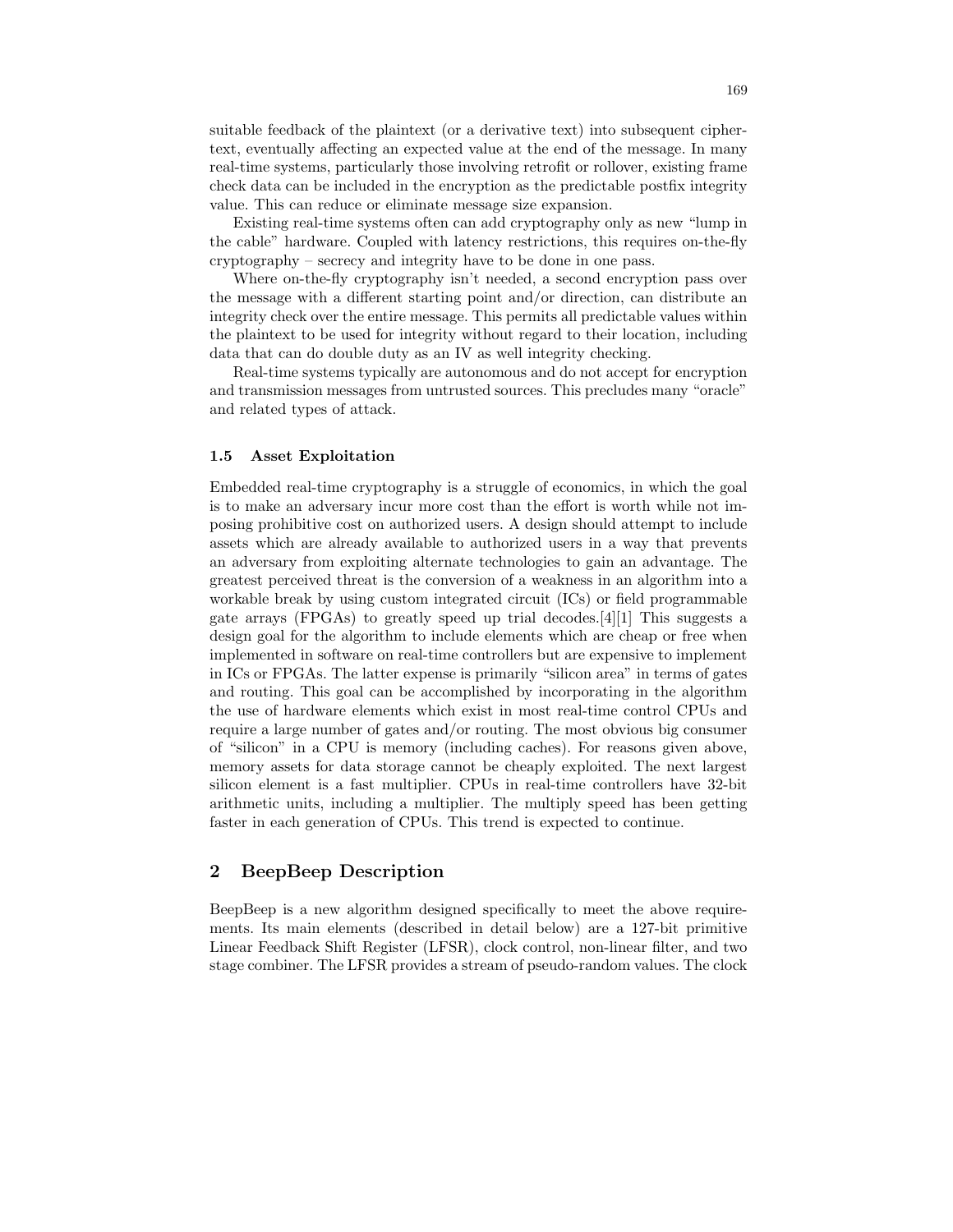

Fig. 1. Encryption Block Diagram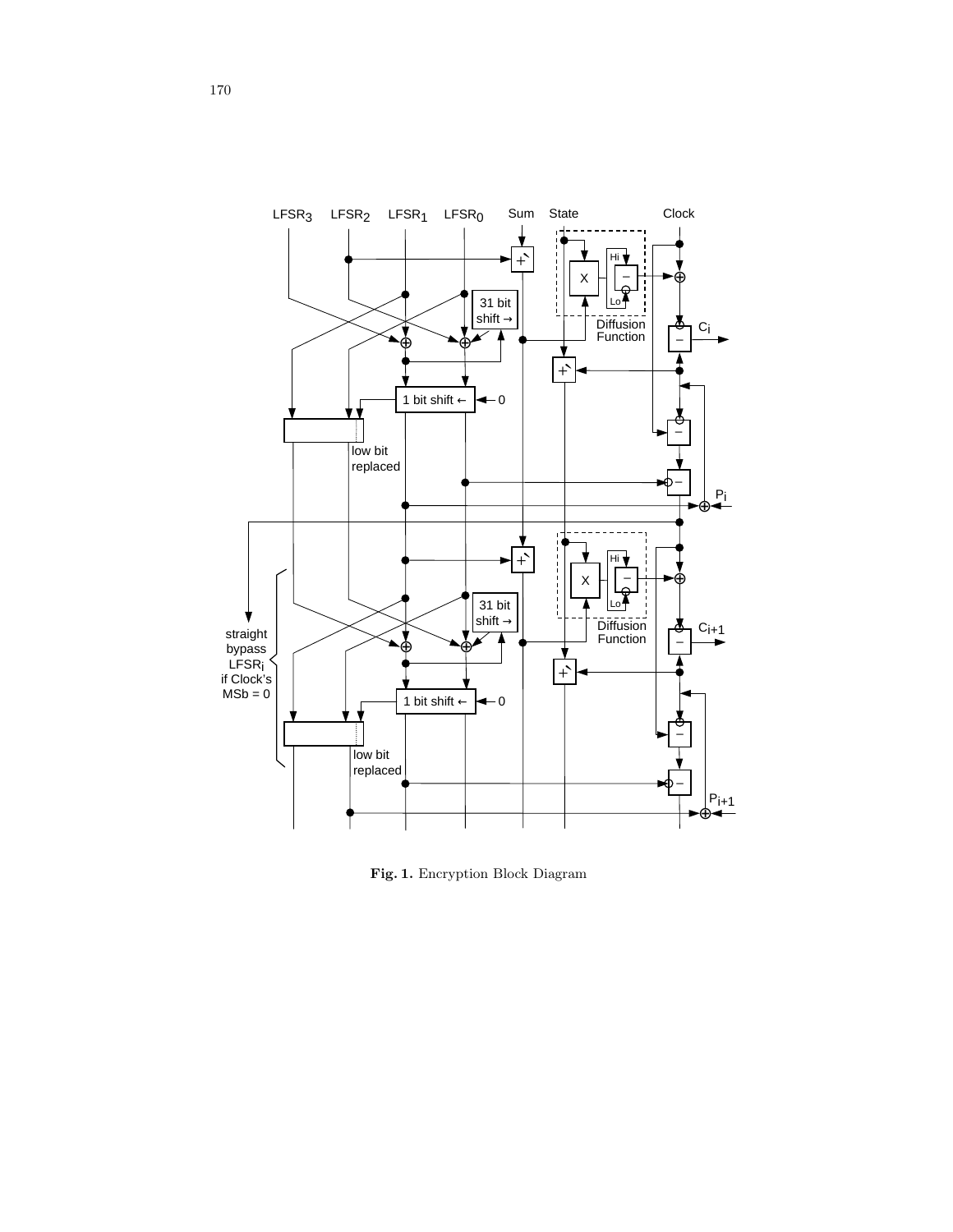```
#define +'(a, b) // unsigned ones complement sum
  ((a + b) < a ? a + b + 1 : a + b)#define step0_32(ctl) // if ctl = 1, advance LFSR by 32 bits
 i = lfsr[3] \hat{ } lfsr[1]; // 32 new LFSR bits
 lfsr[3] = lfsr[3 - ctl]; // shift LFSR by 0 or 32 bits
 lfsr[2] = lfsr[2 - ct1]; // "
 lfsr[1] = ctl ? lfsr[0] | i >> 31 : lfsr[1]; // "lfsr[0] = ctl ? i << 1 : lfsr[0]; // "
#define crypt(src, ctl) // process one word, update variables
 sum = +<sup>\cdot</sup>(sum, lfsr[src]);
 step0_32(ctl); step0_32(ctl); // if ctl, advance LFSR by 64 bits
 m.f = sum * state; // entwine and nonlinearize LFSR output bits
 i = (m.h.u - m.h.1) ^ clock; // " and whiten<br>if (encrypt) { *c++ = (j = (*p++ \hat{i} ^ 1fsr[3 - src])) - i; }
 if (encrypt) { *c++ = (j = (*p++)else { *p++ = (j = (*c++ + i)) ^ lfsr[3 - src]; }
 state = +'(j, state);
 clock -= j + (src == 2 ? 1fsr[0] : 1fsr[2]);void BeepBeep(lfsr, clock, sum, state, bytes, p, c, encrypt)
 uint32 lfsr[4]; // left-justified 127-bit LFSR; 128 key bits
 uint32 clock; // LFSR clocking control; 5th word of key
 uint32 sum; // running sum of LFSR ouput; 6th word of key
 uint32 state; // filter state feedback; 7th word of key
 sint32 bytes; // number of bytes in message
 uint32 *p, *c; // plaintext and ciphertext word pointers
 char encrypt;
{
 uint32 i, j; // short term temporaries
 union { struct {uint32 u, 1;} h; // (u)pper and (1)ower (h)alves
                 uint64 f; } m; // of (f)ull 64-bit (m)ultiply
 // Optional initialization goes here
 if (big_endian)
     (encrypt ? *p : *c)[(bytes+3)/4] >>>= (4 - bytes % 4) * 8;for (; bytes > 4; bytes -= 8) { crypt(2, 1); // 8 bytes per loop
                                 crypt(1, clock >> 31); }
 if (bytes > 0) crypt(2, 1); // 1 to 4 bytes left
 if (big_endian)
     (encrypt ? *p : *c)[-1] <<<= (4 - bytes % 4) * 8;}
```
Fig. 2. BeepBeep Pseudo-C Code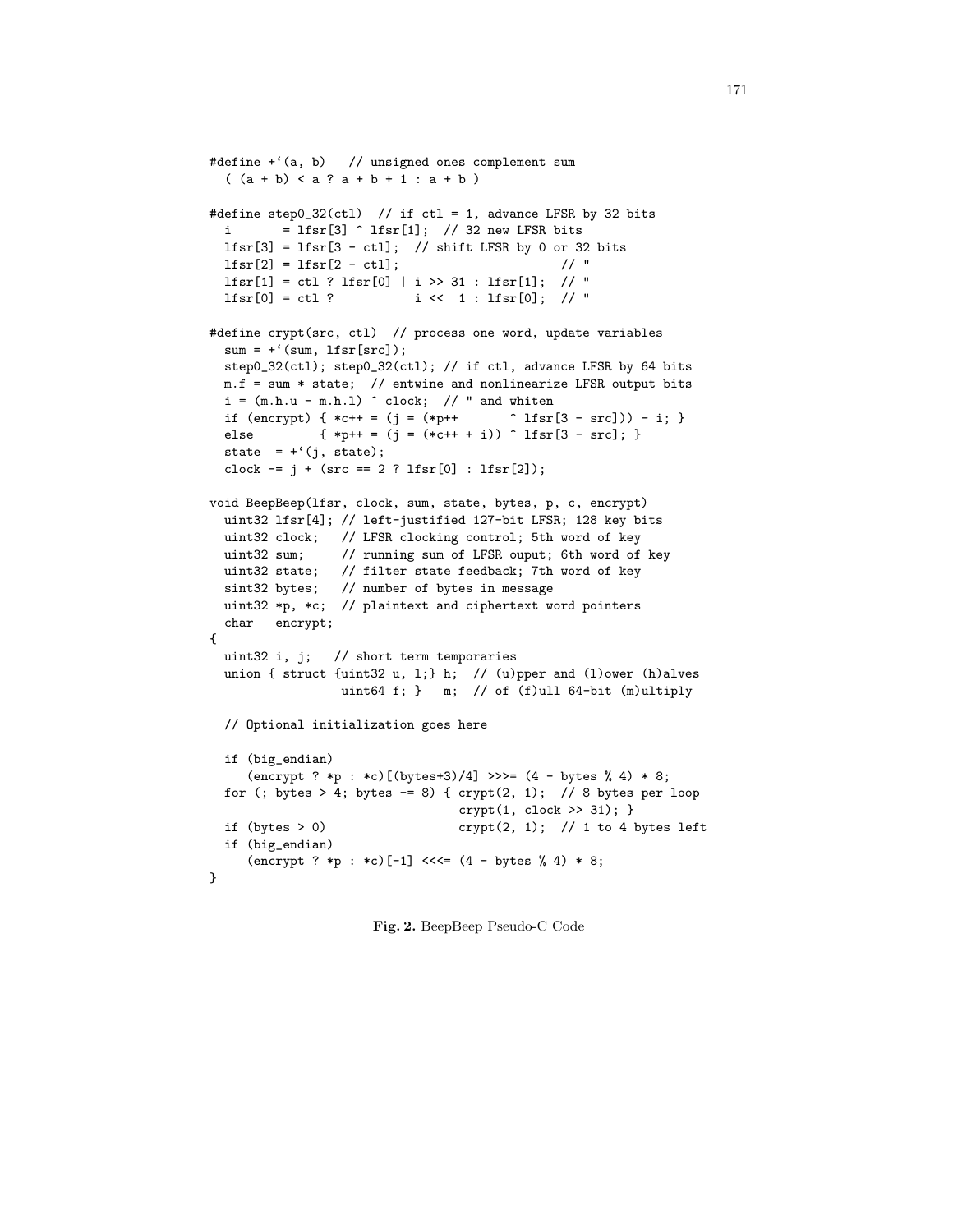control and non-linear filter protect against known LFSR attacks. The two stage combiner mixes the algorithm's "text" input with the nonlinear filter output and a word from the LFSR to produce the algorithm's final output. A block diagram of BeepBeep's main loop is shown in Fig. 1 and pseudo C-code for BeepBeep is shown in Fig. 2. For simplicity, this pseudo C-code assumes the output buffer is a multiple of 8 bytes and BeepBeep's execution will change bytes in this buffer following the last byte of the message for messages sizes not a multiple of 8.

The symbol  $+$  in the block diagram and the  $+$  routine in the pseudo-C code means unsigned ones complement addition. Most CPUs today use twos complement addition. Conversion to ones complement is done by wrapping the carry out of the most significant bit of a twos complement sum back into its least significant bit. The carry wrap is done using a "with carry" variant of add (which exists on all twos complement CPUs) on the immediately following add to the sum. If the next operation isn't an add to the sum, a instruction must be inserted which adds a (twos complement) zero to the sum. Thus, the  $+$  subroutine uses only one or two machine instructions. Ones complement format has two zeros  $(+0 \text{ and } -0)$ . As used here,  $+0$  is not possible if either input is non-zero. A ones complement -0 is a -1 when used in twos complement operations.

#### 2.1 Crypto State

BeepBeep uses seven 32-bit words as its crypto state, which is held in three 32 bit variables (clock, sum, and state) and one array of four 32-bit elements (lfsr). BeepBeep's key is simply its entire initial crypto state. The size of the key is be larger than the security of the algorithm. The "excess" key size is used to speed up the initialization of the key generator when key changes are made.

IV methods are discussed in the Initialization section following the description of BeepBeep's main processing loop. In the following description, the term "processed" means that all operations required to produce an output (ciphertext for encryption and plaintext for description) have been performed.

#### 2.2 Clock Controlled Linear Feedback Shift Register

The polynomial for BeepBeep's LFSR is  $x^{127} + x^{63} + 1$ . The LFSR is left-justified in four 32-bit words  $(lfsr/3)$  down to  $lfsr/0$ ) and is left shifted. It operates in Tausworthe (full words) fashion, producing three 32-bit output words (the rightmost three words). The right-most bit of the right-most word contains one bit of key before the first LFSR shift and is zero thereafter. The LFSR advances 64 bits iff the most significant bit (MSb) of the clock variable is a one or an even number of text words have been processed.

LFSR outputs are used for inputs to three functions: non-linear filter, clocking, and two stage combiner. Which outputs are used for which function were chosen to avoid the reuse of any output value for the same function when clock control does not advance the LFSR, to avoid the use of LFSR[0] where knowledge of it LSb being zero would be a weakness, and to allow efficient implementation on 64 bit CPUs.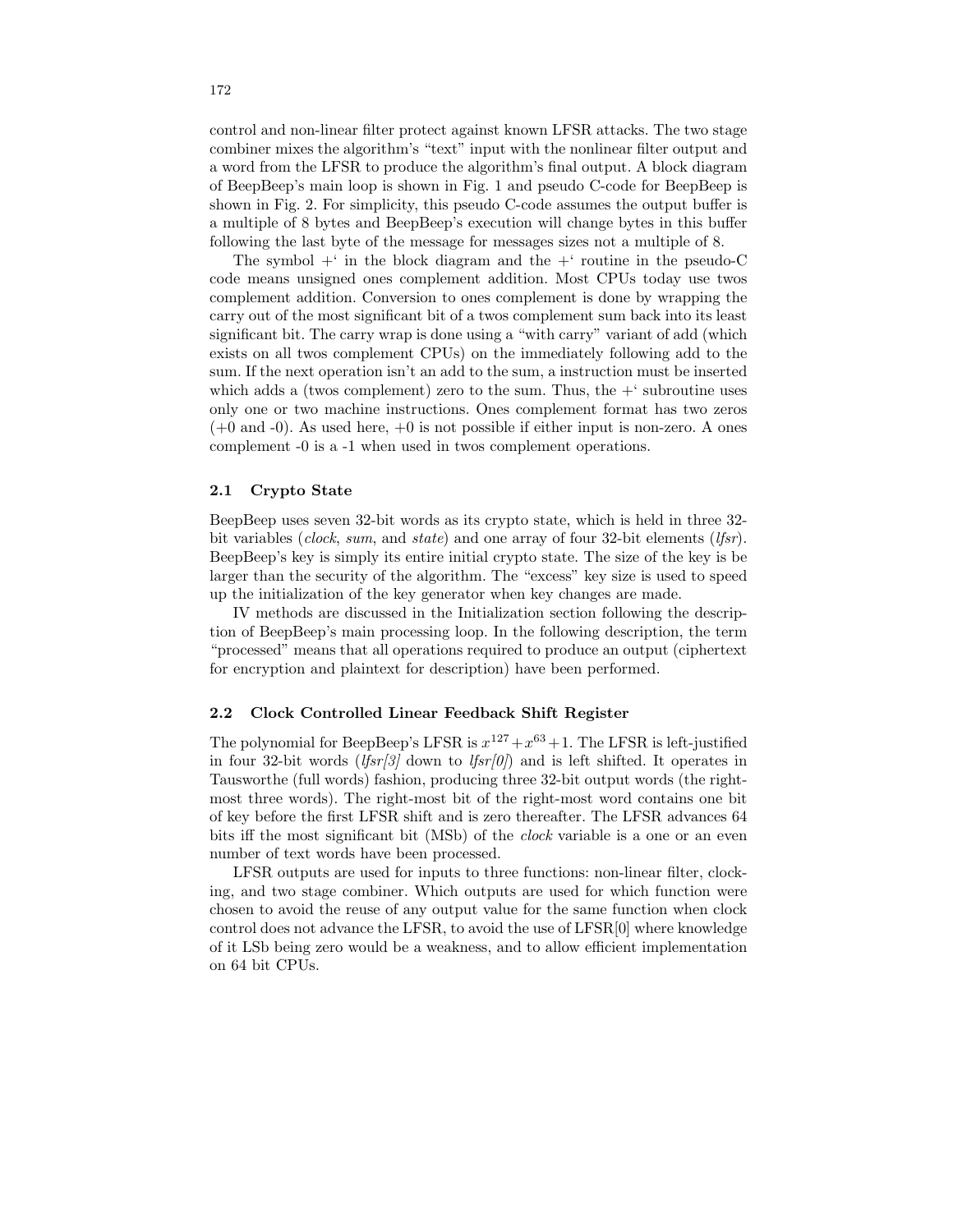After each text word is processed, the autokey feedback (ciphertext  $+ i$ ) is subtracted from *clock*. If an even number of words have been processed,  $lfsr[0]$ is subtracted from *clock*, else *lfsr* $|2|$  is subtracted from *clock*. This provides an autokey influence on LFSR clocking.

#### 2.3 Nonlinear Filter with State and Diffusion Function

Before each text word is processed, one of the LFSR outputs is added to sum using ones complement addition. If an even number of words have been processed,  $lfsr[2]$  is added, else  $lfsr[1]$  is added. Then sum and state are multiplied together. After the multiplication, the lower half of the product is subtracted from the upper half. This multiply and subtract function provides most of BeepBeep's diffusion. The diffusion function output is then XORed with *clock* to create i.

After each text word is processed, the autokey feedback (ciphertext  $+ i$ ) is added to state using ones complement addition.

### 2.4 Two Stage Combiner

The output of the filter  $(i)$  goes to the final section of this algorithm, which is a two stage combiner.

For encryption, the plaintext is first combined with an LFSR word using  $XOR$  and then the result is combined with the nonlinear filter's output  $(i)$  using twos complement subtraction. The result of this operation is the ciphertext. If an even number of words have been processed,  $lfsr/1/s$  is used, else  $lfsr/2/s$  is used for the XOR.

For decryption, the order of the combiner's two operations is reversed and addition is used instead of subtraction.

#### 2.5 Initialization

BeepBeep currently has five options for performing the IV function, depending on on system requirements and available resources. The first option is the traditional explicit IV value prepended to each message. The second option uses an implicit value available in most real-time systems, such as frame sequence number or system time. For these two options, the *state* variable is initialized with the IV value instead of key. (Such systems use only 192 bits of key.) Fig. 3 shows the method for incorporating this IV into the key.

The IV (held in *state*) is added with *sum* to form a value x, which is transformed via the bijective polynomial  $2x^2 + x$ . The lower 32 bits of the resulting value  $(m.f)$  is then added into *clock* and subtracted from *lfsr[2]* both using twos complement arithmetic. The  $m.f$  value is then circularly rotated left by 16 bits. The result is added with the message size (in bytes) to create a new *state* value. This *state* value is added to *lfsr[1]* using ones complement addition and ORed into sum.

Initialization or key distribution must ensure a non-zero starting value for at least one word of the LFSR and preferably for sum and state. At the beginning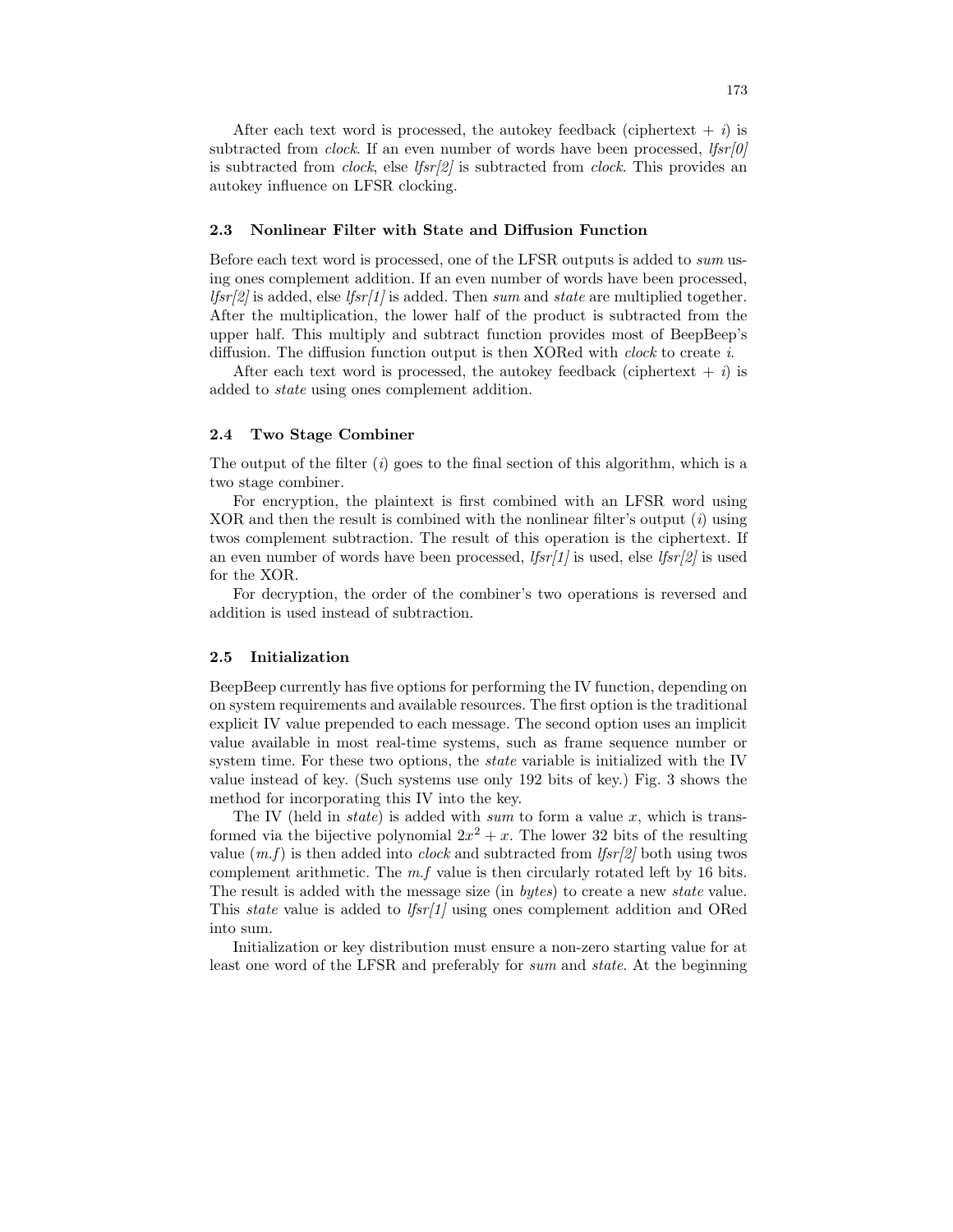```
if (bytes < 1) { // used only for new key or IV
 b<sup>= - b</sup>vtes:
 m.f = (state + 1fsr[3]) * (2 * (state + 1fsr[3]) + 1);clock += m.h.l; // mix in IV changes
 lfsr[2] -= m.h.1; // mix in IV changes
 m.h.l <<<= 16; // circularly left shift by 16 bits
 state = f'(m.h.1, bytes); // f'(m.s) ensures state is not f(0)lfsr[1] = +'(lfsr[1], state); // ensure LFSR is not +0, vary with IVsum | = state; } // ensure sum is not +0, vary with IV
```
174

Fig. 3. Initialization example

of the algorithm, the only variable that is known to not be zero is bytes (the count of bytes remaining to be processed). This fact is exploited in the last three lines of this initialization option to create the desired non-zero values. The OR function is used for sum because it is a single instruction where the ones complement addition requires two instructions. The downside of the OR function is that its result is too rich in one bits. This bias is not a problem because the next operation on the variable sum will always be a ones complement addition with one of the LFSR words. The IV is added into  $lfsr/l$  because its change diffuses the fastest into the other LFSR words.

The third IV option is to just prepend truly random data to the plaintext before encryption and discarded it after decryption. Because BeepBeep uses an autokey, this data performs the role of an IV (without revealing its actual value). This option creates only a small variation in the LFSR's state, which could lead to related key attacks. Thus, this option should only be used where code space is extremely tight on a device that does decryption only and the random data can be made large relative the actual message data.

The fourth IV option is to derive an IV from the message itself. For applications that can't use either of the above IV options, a "hash IV" can be used. To use this, a one-way hash of the message's tail is done. The resulting hash is added to the message's head just for encryption (discarded before the message is transmitted). The combination of hashing and BeepBeep's forward diffusion causes all bits of the message's tail to be diffused throughout the whole message. The "tail" could be the whole message, if the operation starts at the middle of the message and wraps around, ending back at the middle. Because BeepBeep is faster than known hash algorithms, it can be used to create the hash and pre-encrypt the message at the same time. This effectively converts BeepBeep into a variable sized block cipher (no padding). This is similar to the old idea of using an autokeyed cipher to make two passes over a message (one pass in each direction), which also could be used. Of course, using an IV derived from the message body means that a repetition of a message is detectable by an adversary.

The fifth IV option is to use crypto-state carry over between messages. This can be used when BeepBeep is implemented on a reliable message delivery service, which guarantees in-order and error-free reception (as is the case in many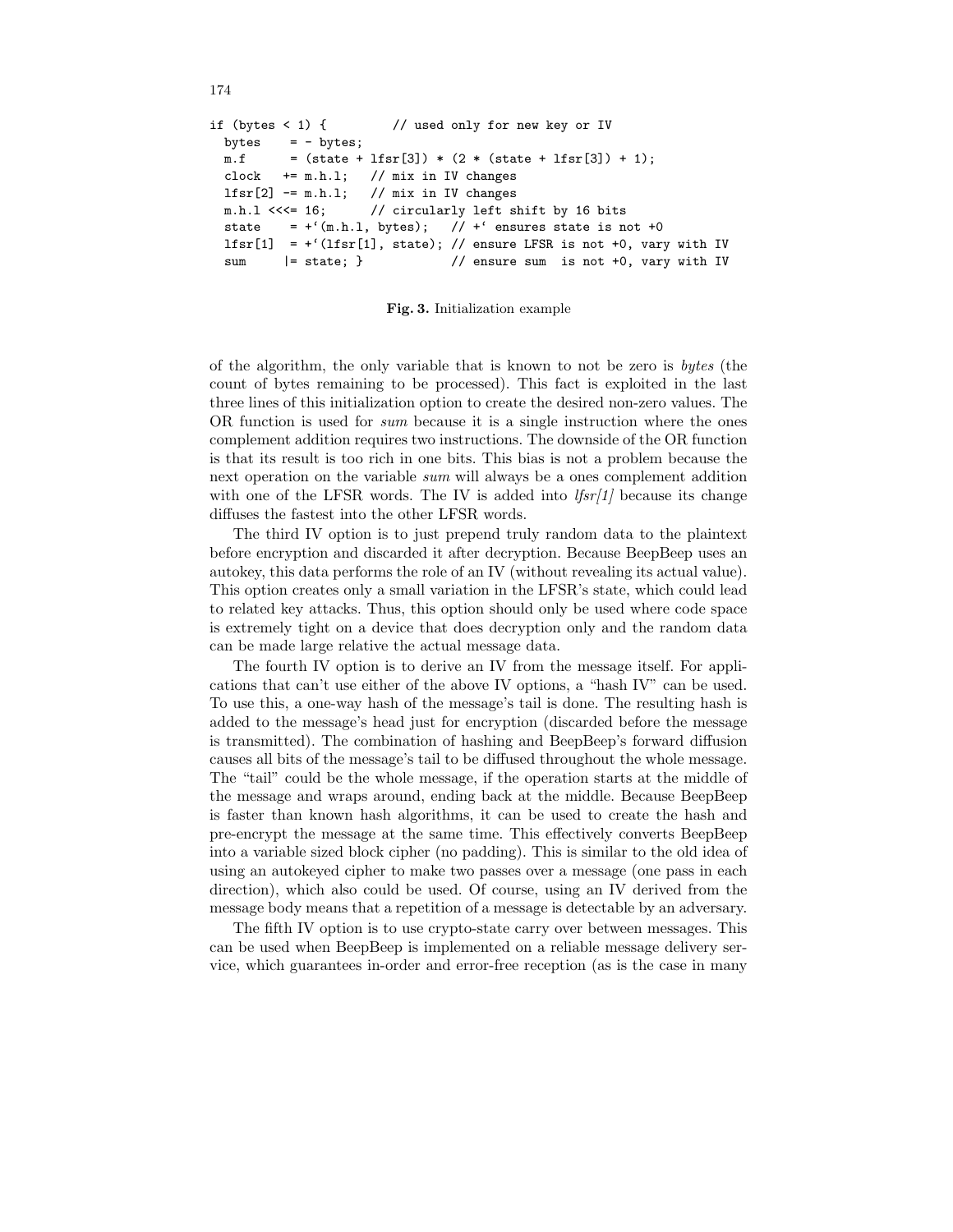real-time systems). This option can be viewed as all messages being just packets of one large virtual message. The initial key is never reused; so, no IV is needed.

## 3 Design Rational for Performance

## 3.1 Linear Feedback Shift Register

An LFSR may seem like an odd choice because LFSRs are notoriously slow in software. This problem is solved by using a trinomial with the taps spaced exactly a multiple of a word-width apart. Using word-wide operations creates a variant of a Tausworthe generator that can produce a word of new bits with fewer instructions than is used to produce one bit in typical software LFSRs. This trick increases the LFSR's speed by over 60 times.

BeepBeep's loop encrypts two text words per iteration, each word using different LFSR outputs. The selection can be virtual, with no software execution cost, by the loop being a 2x unroll of basic 32-bit encryption.

## 3.2 Clock Control

The minimum possible clock control scheme is self-decimation using one bit from the LFSR as the clock control. But, this scheme has been successfully attacked for even bit-wise clocking. BeepBeep's 64-bit step size would be even weaker. By adding just one instruction, a stronger clocking mechanism can be built. BeepBeep subtracts one of the LFSR's words from a running difference (clock). On top of this, BeepBeep includes an autokey feedback into the clock control using just one more instruction.

The most significant bit of *clock* is used as the clocking control to allow efficient implementation on most CPU types. Implementing clock control using branching instructions is very slow on most modern high performance CPUs. This is because the direction taken at each branch will be unpredictable. Unpredicted branches usually cause pipeline flushes and refills. Many CPU types (such as ARM, MIPS, and Pentium) have conditional instructions. For these CPUs, the new value of an LFSR word can be conditionally moved into the register that holds the old value, based on the sign of clock. Of all the bits in a register, the sign bit is the one that is universally the easiest to test. For CPUs without conditional instructions, the following trick can be used. First, convert the sign bit to a full boolean word by doing an arithmetic right shift by 31 bits. Then, replace the conditional expression "ctl ? new : old" with the logic expression "(ctl & (new XOR old)) XOR old" for each LFSR word.

To further reduce the performance cost of clock control and to increase the "decimation rate" (if that concept is even applicable to a Tausworthe generator where three of the four LFSR words are used for something in the remainder of the algorithm), the clock control is applied only to the second text word of each loop; the LFSR is always advanced for the first word.

The LFSR words used for the *clock* subtrahend are  $lfsr[0]$  and  $lfsr[2]$ . Because the least significant bit (LSb) of  $lfsr[0]$  is always 0 (required by the fast LFSR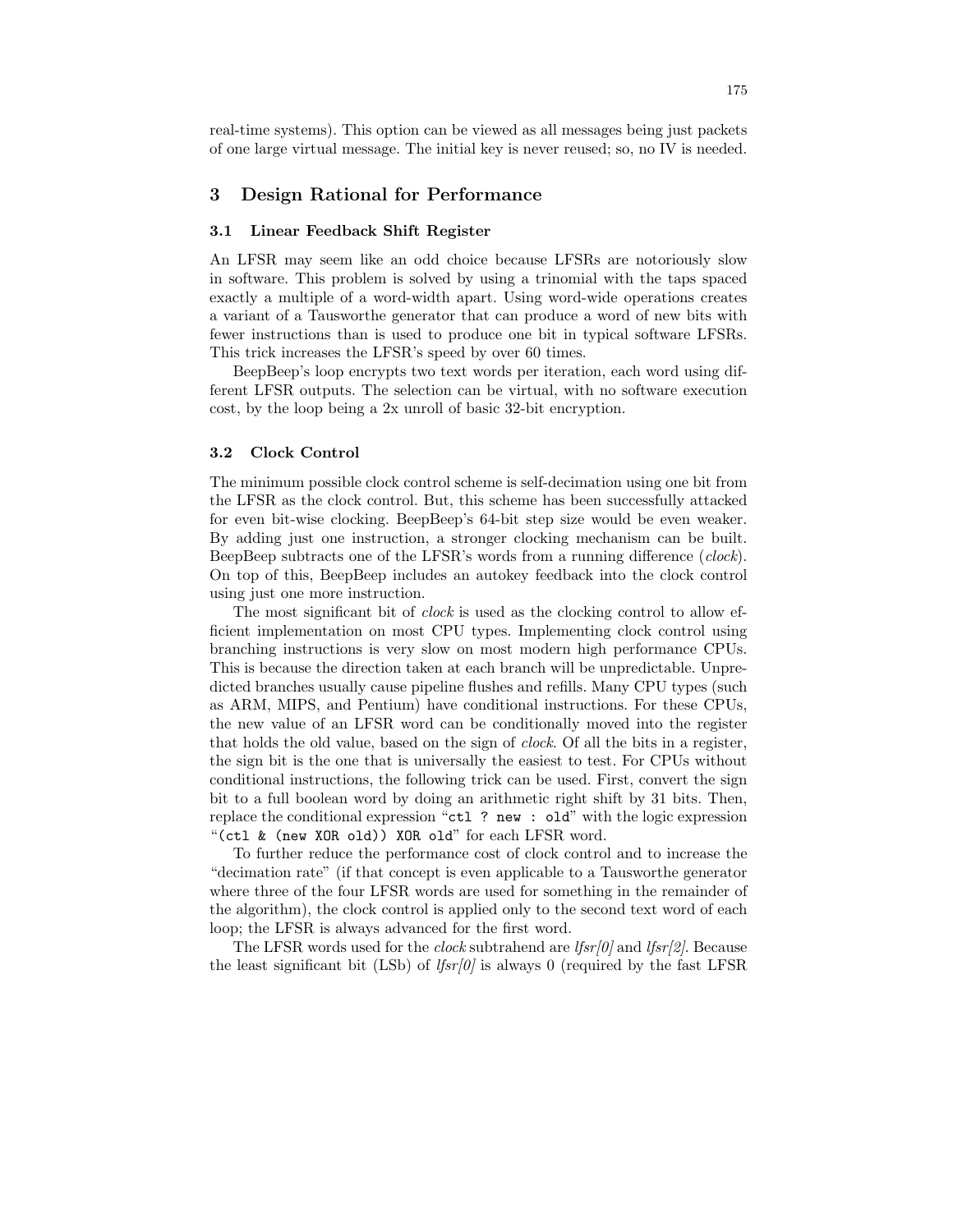trick), it cannot be used as the LFSR value used for the ciphertext XOR. To balance LFSR word usage,  $lfsr[0]$  is used here where knowledge that the LSb is 0 does not create a possible weakness. The other subtrahend variant is  $lfsr/2l$ because it is easy to access on a hybrid 32/64 bit CPU.

# 4 Design Rationale for Security

The best known attacks against BeepBeep currently take on the order of  $2^{96}$ work. However, this is the result of limited analysis. The remainder of this section describes some of BeepBeep's security considerations.

#### 4.1 Clock Controlled Linear Feedback Shift Register

This LFSR was chosen to get a keystream sequence which is long enough to effectively never repeat and has known good statistics while using a minimum of storage resources. But, the Tausworthe speed-up trick's use of a trinomial exacerbates the LFSR's vulnerability to well known attacks. BeepBeep's defense against these attacks include clock control and a nonlinear filter with state. Other defenses (such as those using multiple LFSRs) were found to be too expensive to implement in real-time software. The LFSR's clock control is anemic. It adds only  $1/2$  bit of uncertainty for each 32 bits of text. This could lead to an attack by exhaustive enumeration. But, this mechanism is designed only to cover any weaknesses that may be found in the nonlinear filter which require large amounts of text to be successful. If an attack against the nonlinear filter gains less than 1/2 bit of information per word encrypted, this clocking mechanism may defeat that attack.

The clock control is of the stop-and-go type, which has known attacks. The LFSR output selection covers this by not reusing the same value for the same function whenever the LFSR is stopped.

Both clock and the sum variables act as integrators of the LFSR outputs. This stops the majority of attacks against clock controlled LFSRs, which assume the current crypto state is a function just of the number of deletions that have occurred. With the integrators, the current crypto state is dependent not only on the number of deletions, but on their specific history as well.

The author is unaware of any attacks against an LFSR of this size and has both clock control and a nonlinear filter with state.

#### 4.2 Nonlinear Filter with State

One of desired characteristics of a nonlinear filter is a high nonlinear order. The nonlinearity (in  $GF_2$ ) of this filter begins with the carry chain in the ones complement additions. Each bit of each sum is 33rd order (as opposed to a twos complement sum which would be 32nd order in its most significant bit and decreasing one order for each lesser significant bit). Each bit of each partial product in the multiply is 66th order. The carry chain for the multiply partial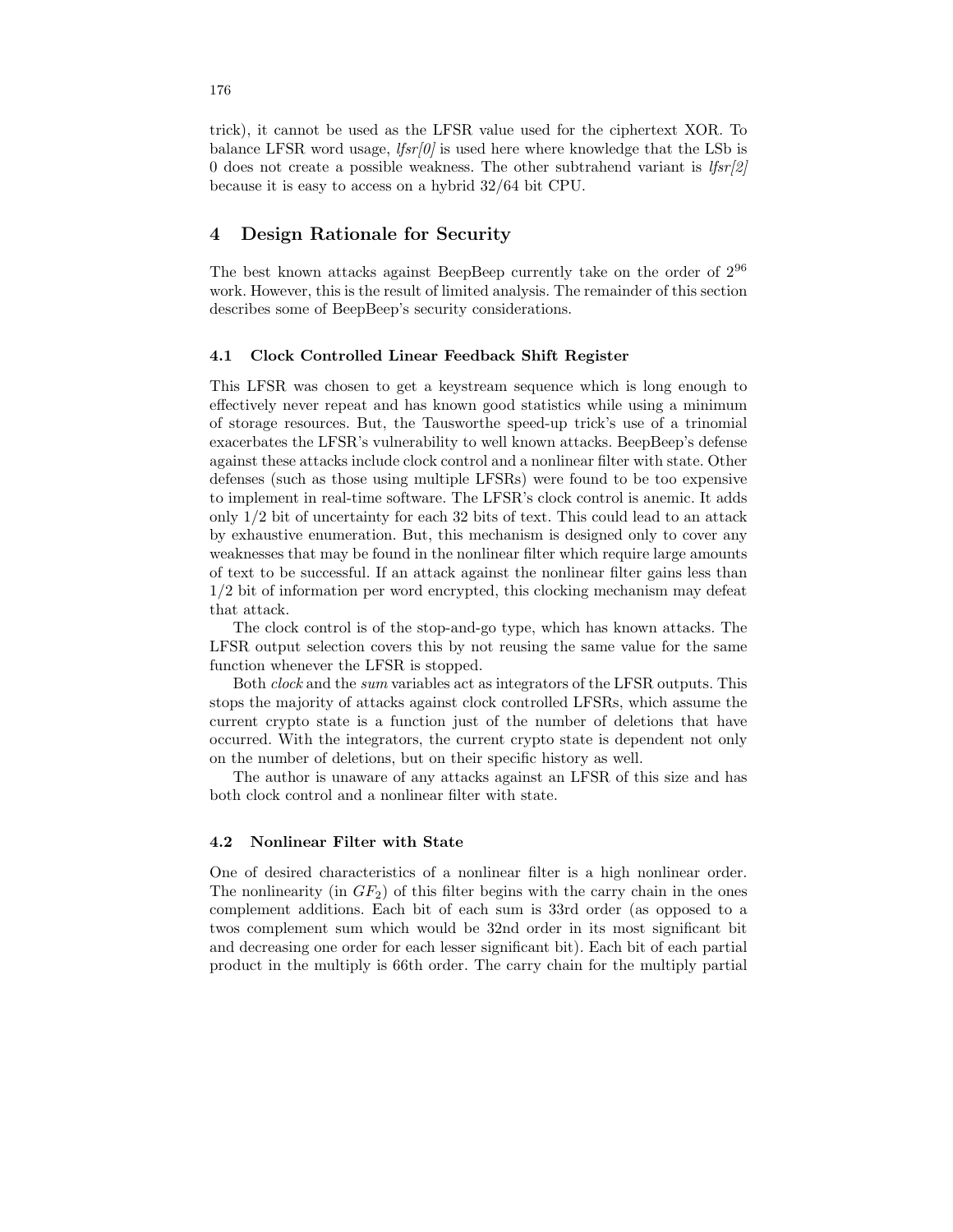product additions and the borrow chain in the subtraction of the full product halves, complete the 128th order of the filter. This high nonlinear order makes higher order differential analysis infeasible (viewing the filter with feedback as a round in a 32-bit block cipher, ignoring the fact that the "key" changes for every block).[7]

The nonlinear filter with state has three design goals beyond those normally seen in a filter generator. The first is to exploit the use of the 32-bit multiplier that exists on almost all real-time controller CPUs. The second is to maintain real-time performance by working on full 32-bit words. The third is to provide forward text diffusion as part of the autokey mechanism.

The autokey feedback to the filter is first added into state. Because of the wrap-around carry, any bit change in the feedback can affect any bit in the result, although with decreasing probably along the carry propagation chains. Each bit of state is paired with each bit of sum in the multiply's partial products. Given that sum is nearly uniform (except that it can't be zero), each bit you flip in the ciphertext has about a 50% chance of affecting any bit in the filter output, and thus also any succeeding bit in the remainder of the message. This is one of BeepBeep's mechanisms for providing integrity.

Because the multiply filter is nonlinear and one-way, including its output makes recovery of the previous states difficult.

The use of full words means each LFSR input to the filter is decimated by a factor of 32, even if there weren't the additional decimation from clock controlled LFSR stepping. That is, without clock control, each bit position of an LFSR output word would "see" an LFSR sequence decimated by 32. This means that current nonlinear filter analyses (such as [3]) don't hold here.

As with any LFSR filter, the output should be uniformly distributed. Without the ones complement addition on the inputs to the multiply, a zero output would be much more frequent than the mean output frequency. To solve this problem, the ones complement running sums are used. These sums are never zero if initialized to a non-zero value. Even with this "correction", there is still some bias. This "multiplication followed by subtracting the product halves" has a distribution which is closely related to the factorization of  $2^{32} + 1$  (641 and 6700417). That is, values which are multiples of these factors will occur more often than the average. The XOR of clock into the feedback path around the multiplier "whitens" the output and prevents any possible short cycles in the multiply's feedback path.

DIEHARD (http://stat.fsu.edu/~geo/diehard.html) showed no problems, even when parts of BeepBeep disabled (e.g. keying the LFSR to zero, forcing state to zero).

Ignoring carry and borrow, each of the filter's 32 output bits is a perfect nonlinear function of all its 64 input bits. The effect of carry and borrow on nonlinearity and correlation has not been analyzed.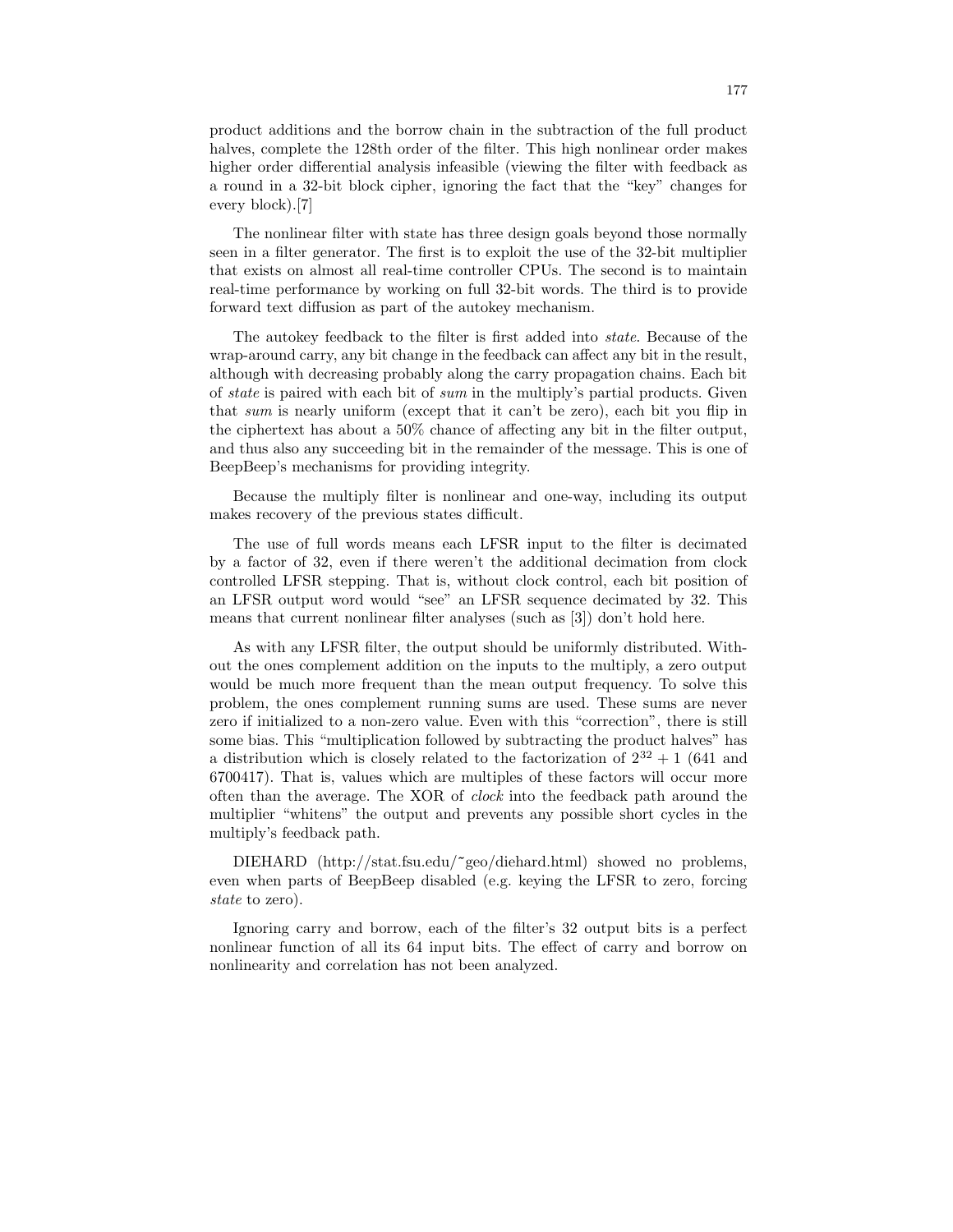#### 4.3 Two Stage Combiner

This two stage combiner is used for the following reasons: (1) Addition and subtraction provide some lateral plaintext diffusion. (2) Using non-associative operations provides some integrity protection. With a simple XOR combiner (or any linear combiner), an adversary knowing a plaintext can manipulate the ciphertext bits to make the plaintext resulting from decryption be anything the adversary wants. But, not with a two stage combiner having non-associative functions; the most significant bit of each word is the only bit vulnerable. This is the lessor of BeepBeep's mechanisms for providing integrity protection.

#### 4.4 Keying and IV

BeepBeep uses seven words (224 bits) for keying, or 192 bits if state is used as an IV. Some of these keys are so weak as to be illegal to use. These are the keys which make the LFSR all zero. The IV initialization described above prevents this. Therefore, any bit pattern can be used for keying BeepBeep with this initialization.

An autokey function is included to compensate for the very small amount of crypto state that can be held and to provide forward diffusion as part of the integrity protection. As with any autokey, adaptive chosen plaintext attacks are a concern. Such attacks are not possible for most applications in the intended domain. For those applications where such attacks are possible, the implementation should not allow messages to be sent such that they are associated with an IV that has known properties.

While BeepBeep has several IV options, ignoring the requirement for an IV is not one of them. Without an IV, BeepBeep can be the subject of "walking one" chosen plaintext attack. With just 32 one-word messages, the lower 31 bits of i and  $lfsr/1$  and be found. The attack can proceed to find all of the LFSR and some bits of clock. An adaptive chosen attack needs only 32 messages minus the Hamming weight of the lower 30 bits of i.

#### 4.5 Integrity

During both encryption and decryption, the middle value of the two-stage combiner (ciphertext  $+ i$ ) is fed back into *state* and *clock*. This autokey mechanism propagates errors forward to provide integrity. The state and clock variables provide only 64 bits of change propagation through the message. But, the most significant bit of *clock* controls the state of the LFSR and sum, which adds another  $127 + 32$  bits to the error propagation state. Information is accumulated into these latter 159 bits at a rate of 0.5 bits per word encrypted.

Integrity loss is detected by checking a known value (check data) at the end of a message after decryption. For most real-time communication, check data is already used in messages to detect naturally occurring errors. For messages without existing check data or if the size of the check data is too small for integrity checking, additional check data has to be appended to a message prior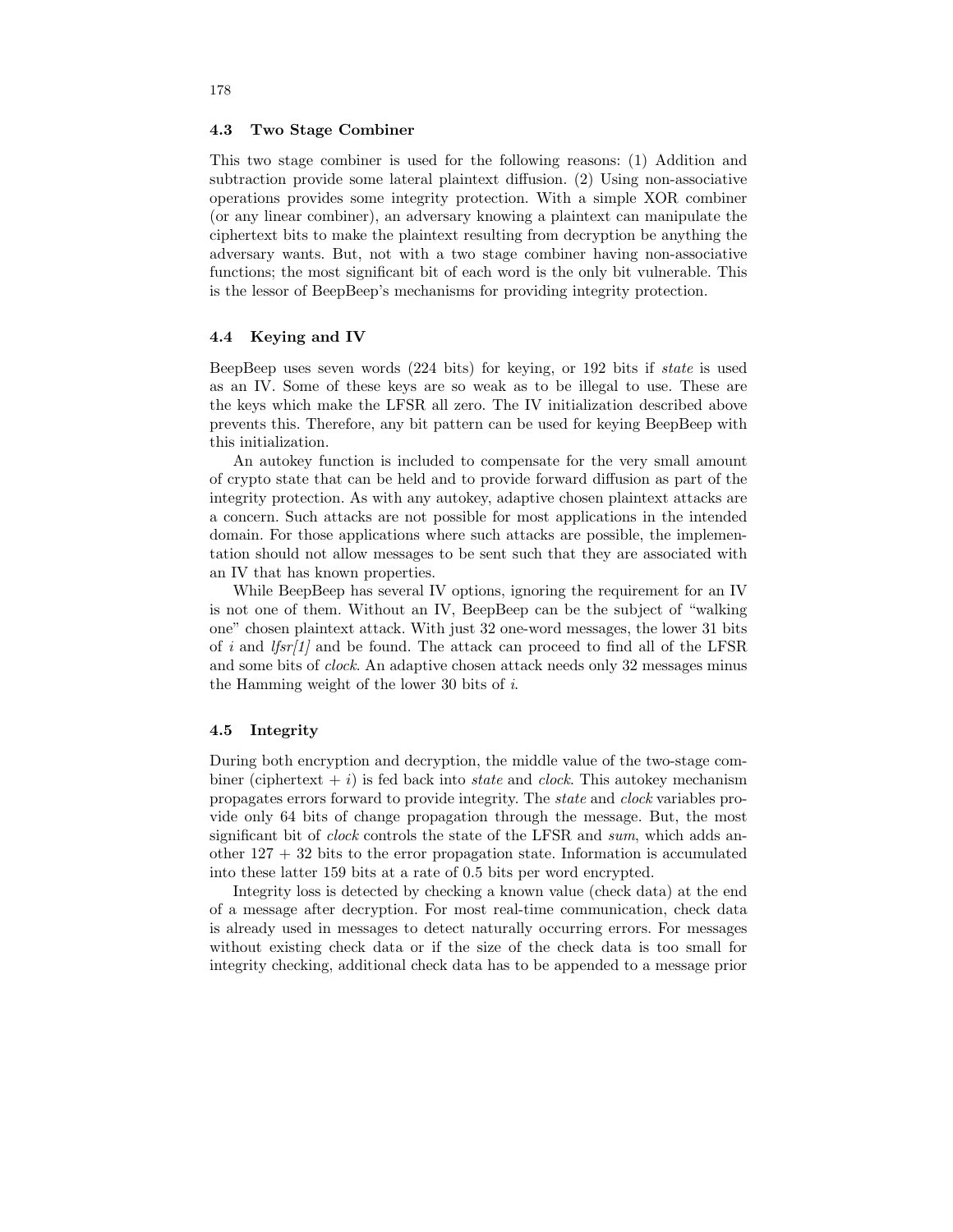to encryption. Given the high diffusion in the feedback loop, any change in the ciphertext will have a 50% change of affecting each bit of the check data.

The two-stage combiner is another integrity mechanism. Because the operations are not associative, this is not equivalent to a simple additive combiner and the typical integrity attacks do not work. The "lateral diffusion" of the 32-bit twos complement addition is hidden by the 32-bit XOR super-encipherment. This leaves only the most significant bit vulnerable to attack. Given complete knowledge of a message's plaintext and ciphertext, an attacker still cannot manipulate the other decrypted plaintext bits in a word to be a value of his choosing, even if the autokey mechanism weren't used. Thus, BeepBeep has double integrity coverage for most of a message's bits.

Via the autokey feedbacks to state and clock, any change in a message will eventually affects the entire crypto state. Because most modern communications systems and virtually all communications in real-time control have error detection or correction schemes, which accept messages only if they are error free, the historic concern of plain-fed autokey propagating errors is rarely applicable today.

The autokey eventually has the enciphered text affecting all bits of the crypto state, which includes the LFSR's 127 bits, the filter's state of 64 bits and the clock control's 32 bits. All of these are interconnected with multiple paths to prevent divide and conquer attacks.

## 5 Applications and Performance

BeepBeep is being included in several product developments. One is to encrypt radio communications with commercial aircraft. Another is the remote control of buildings' safety, security and other automation functions, including meter reading, load shedding, and other gas and electric network management functions.

BeepBeep was first implemented on a Pentium II in assembly. Encryption took about 6.5 clocks per byte. A hand analysis of the assembly code showed it should have taken about 4.4 clocks. The reason for the difference is not known, but the most likely suspect is costly cache misses while reading in the plaintext on Windows NT. Start up time was under 100 clock cycles. The code space was 460 bytes each for encryption and decryption (they were coded separately), with the main loop being 184 bytes. The algorithm's entire data state was held in the Pentium's registers (including MMX).

One of the remote control application is interesting because its CPU is only an 8/16-bit hybrid. But, it is a typical heavily multi-tasked embedded control system. The requirements were that in the residual approximately 50 bytes of RAM and 1,638 bytes of ROM, the "security layer" of the protocol stack had to provide secrecy, integrity, authentication, and key management while consuming minimal communication bandwidth (including idle/turnaround time). Rijndael[2] exceeded the memory limits just trying to do secrecy;[6] XTEA (tean)[10] exceeded the limits when simple integrity was added; Skipjack[9] was better than